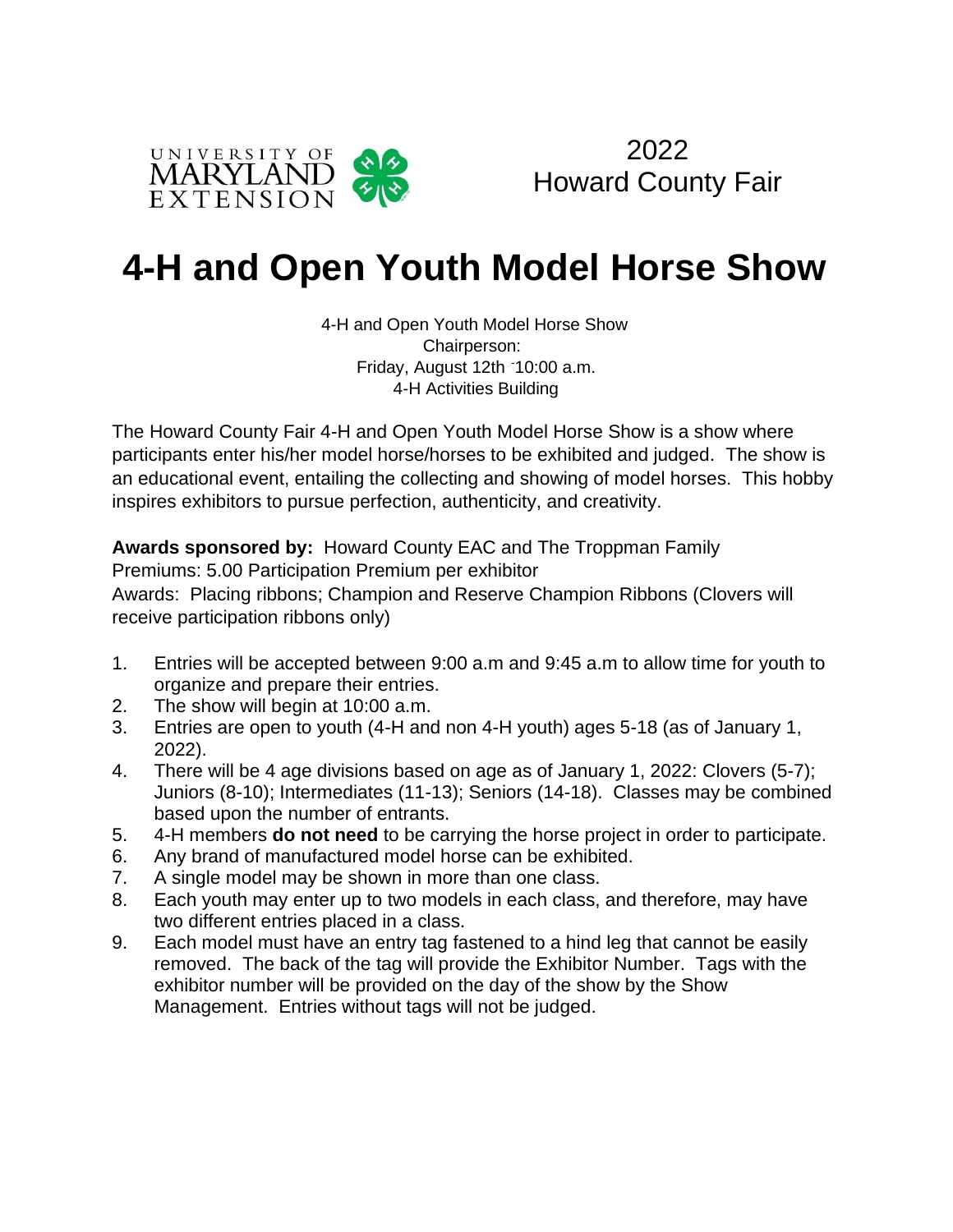### **4-H and Open Youth Model Horse Show**

- 10. Intermediate and senior entrants must also identify the exhibited horse's breed. Tags to use for horse breed identification will be provided on the day of the show by the Show Management. Entries without breed identification or with incorrect identification will still be judged; however, correct breed identification will affect the judge's decision.
- 11. It is expected that the exhibitor (owner of the model) will be available to manage the model and to take it to the judging table. Adults are not permitted to assist in the setting-up of the horses.
- 12. There will be no talking to the judge while he/she is judging a class.
- 13. Once a class has started, only the judge and the ringmaster may be in the ring area.
- 14. The judge's decision is FINAL.
- 15. Please keep the noise level down during the show to hear announcements of classes.
- 16. Keep your area neat, clean, and free of any boxes or large items. Please clean up your area when the show is over.

## **Model Horse Show Class List**

### **Division I – Breeds**

Does your horse represent their breed in conformation, color, sex typing, and markings? In this division, the horse will be judged on breed qualities. Mares, stallions, geldings, and yearling are permitted in this division. No halters, bridles, or tack allowed, unless molded on.

- 1. Gaited/Light Breeds (Thoroughbred, Morgan, Paso Fino, Saddlebred, TN Walker)
- 2. Stock Horse (Quarter Horse, Appaloosa, Paint, Mustang)
- 3. Sport Breeds (Arabians & part Arabs)
- 4. Draft Breeds/Longears/Other (Haflinger, Fjord, Clydesdale, Percheron, Mules, Donkeys)
- 5. Ponies (American, Welsh, British, minis)